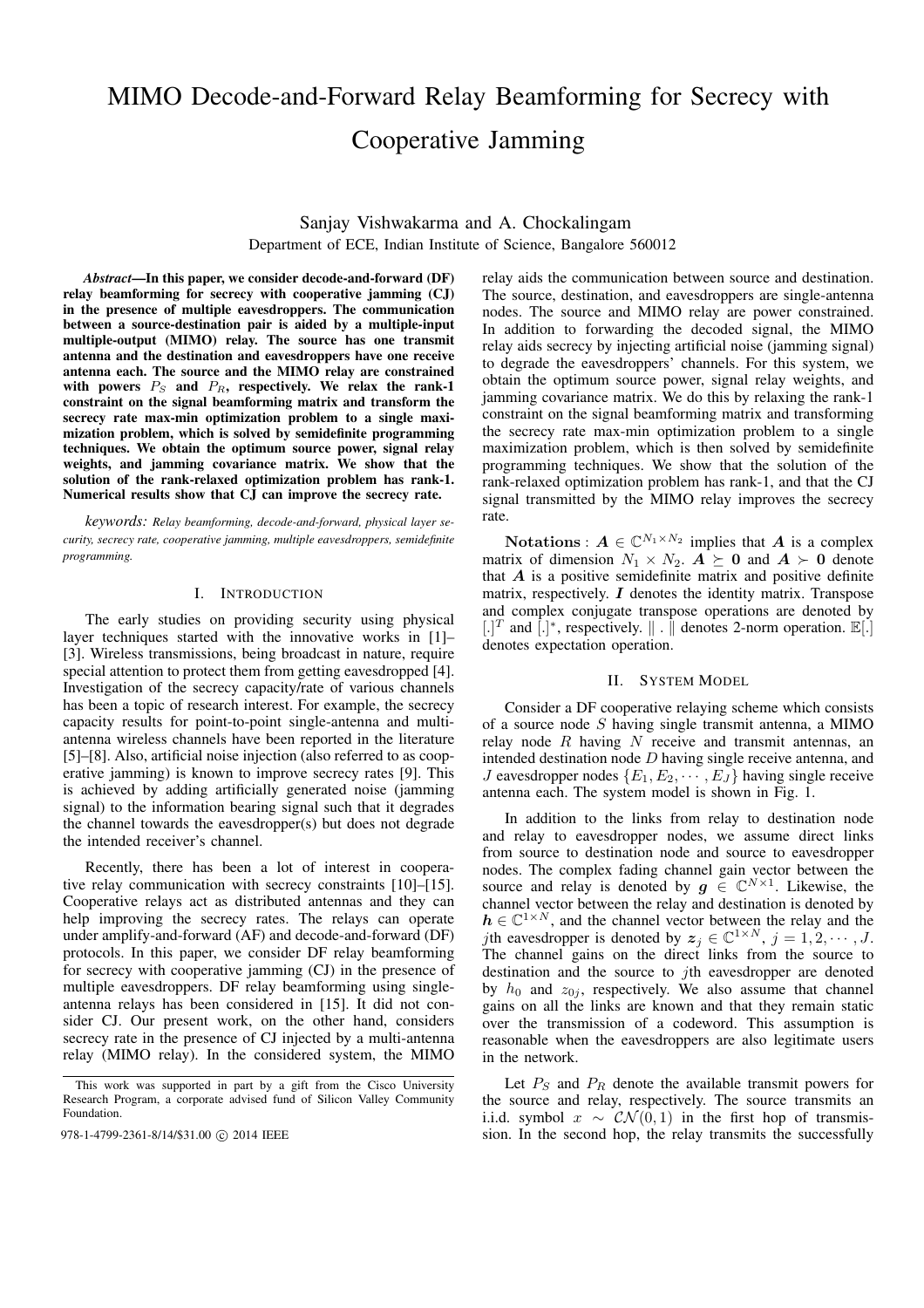

Fig. 1. System model – DF relay beamforming with cooperative jamming using MIMO relay.

decoded symbol to the destination. Let  $\{\phi_1, \phi_2, \cdots, \phi_N\}$ denote the complex weights applied on the decoded symbol x transmitted by the relay in the second hop. Define  $\phi =$  $[\phi_1, \phi_2, \cdots, \phi_N]^T \in \mathbb{C}^{N \times 1}$ . In addition to the decoded symbol x, the relay also transmits an i.i.d. jamming signal  $\psi \in \mathbb{C}^{N \times 1}$ where  $\psi \sim \mathcal{CN}(\mathbf{0}, \Psi)$  and  $\Psi = \mathbb{E}[\psi \psi^*]$ , with an intention to degrade the links towards the eavesdroppers.

Let  $P_s(\leq P_S)$  denote the power transmitted by the source S in the first hop. Let  $y_R \in \mathbb{C}^{N \times 1}$ ,  $y_{D_1}$ , and  $y_{E_{1j}}$  denote the received signals at the relay  $R$ , destination  $D$ , and jth eavesdropper  $E_i$ , respectively, in the first hop. In the second hop, the received signals at the destination and  $j$ th eavesdropper are denoted by  $y_{D_2}$  and  $y_{E_{2i}}$ , respectively. We have

$$
\mathbf{y}_R = \sqrt{P_s} \mathbf{g} x + \mathbf{\eta}_R, \qquad (1)
$$

$$
y_D = \sqrt{P_s} h_0 x + \eta_D, \qquad (2)
$$

$$
y_{E_{1i}} = \sqrt{P_s} z_{0j} x + \eta_{E_{1i}}, \quad \forall j = 1, 2, \cdots, J, \quad (3)
$$

$$
y_{D_0} = h\phi x + h\psi + \eta_{D_0}, \qquad (4)
$$

$$
y_{E_{2j}} = z_j \phi x + z_j \psi + \eta_{E_{2j}}, \quad \forall j = 1, 2, \dots, J. \tag{5}
$$

The noise components,  $\eta$ 's, are assumed to be i.i.d.  $\mathcal{CN}(0, N_0)$ .

## III. MIMO DF RELAY BEAMFORMING WITH CJ

Using (1), the information rate at the relay  $R$  is

$$
\frac{1}{2}I(x; y_R) = \frac{1}{2}\log_2\left(1 + \frac{P_s \|g\|^2}{N_0}\right), \quad (6)
$$

where the factor  $1/2$  appears because of two hops. Using  $(2)$ and (4), the information rate at the destination  $D$  is

$$
\frac{1}{2}I(x; y_{D_1}, y_{D_2}) = \frac{1}{2}\log_2\left(1 + \frac{P_s \mid h_0 \mid^2}{N_0} + \frac{h\phi\phi^* h^*}{N_0 + h\Psi h^*}\right).
$$
\n(7)

Similarly, using (3) and (5), the information rate at the eavesdropper  $E_i$  is

$$
\frac{1}{2}I(x; y_{E_{1j}}, y_{E_{2j}}) = \frac{1}{2}\log_2\left(1 + \frac{P_s |z_{0j}|^2}{N_0} + \frac{z_j \phi \phi^* z_j^*}{N_0 + z_j \Psi z_j^*}\right).
$$
\n(8)

Further, the relay will be able to correctly decode the symbol  $x$  if  $[11,15]$ 

$$
\frac{1}{2}I(x; y_R) \ge \frac{1}{2}I(x; y_{D_1}, y_{D_2}),
$$
  
i.e., 
$$
\frac{1}{2}\log_2\left(1 + \frac{P_s \|g\|^2}{N_0}\right) \ge
$$

$$
\frac{1}{2}\log_2\left(1 + \frac{P_s |h_0|^2}{N_0} + \frac{h\phi\phi^*h^*}{N_0 + h\Psi h^*}\right).
$$
(9)

The total power (signal power plus jamming signal power) transmitted by the relay is given by

$$
\phi^*\phi + trace(\Psi) \le P_R. \tag{10}
$$

 $\overline{2}$ 

Using (7), (8), and subject to the constraints in (9), (10), the achievable secrecy rate is obtained by solving the following optimization problem:

$$
R_s = \max_{P_s, \phi, \Psi} \min_{j:1,2,\dots,J} \frac{1}{2} \left\{ \log_2 \left( 1 + \frac{P_s \mid h_0 \mid^2}{N_0} + \frac{h\phi\phi^* h^*}{N_0 + h\Psi h^*} \right) \right\}
$$

$$
- \log_2 \left( 1 + \frac{P_s \mid z_{0j} \mid^2}{N_0} + \frac{z_j \phi\phi^* z_j^*}{N_0 + z_j \Psi z_j^*} \right) \right\}
$$

$$
= \frac{1}{2} \log_2 \max_{P_s, \phi, \Psi} \min_{j:1,2,\dots,J} \left( \frac{a + \frac{h\phi\phi^* h^*}{N_0 + h\Psi h^*}}{b_j + \frac{z_j \phi\phi^* z_j^*}{N_0 + z_j \Psi z_j^*}} \right) \qquad (11)
$$
s.t.  $0 \le P_s \le P_S, \Psi \succeq 0,$ 

$$
\phi^* \overline{\phi} + trace(\overline{\Psi}) \le P_R,
$$
  

$$
\frac{1}{2} \log_2 (c) \ge \frac{1}{2} \log_2 \left( a + \frac{h \phi \phi^* h^*}{N_0 + h \Psi h^*} \right), \tag{12}
$$

where

$$
a = \left(1 + \frac{P_s \mid h_0 \mid^2}{N_0}\right),
$$
  
\n
$$
b_j = \left(1 + \frac{P_s \mid z_{0j} \mid^2}{N_0}\right),
$$
 and  
\n
$$
c = \left(1 + \frac{P_s \parallel g \parallel^2}{N_0}\right).
$$

We solve the above problem for a fixed  $P_s = m\Delta$ , where  $\Delta = P_S/M$ , M is a large positive integer, and  $1 \le m \le M$ . We denote the secrecy rate for a given  $\overline{P_s} = m \triangle$  by  $\overline{R_s(m \triangle)}$ .

Defining  $\Phi = \phi \phi^*$  and dropping the logarithm in (11), (12), we write the optimization problem (11) in the following equivalent form:

$$
\max_{\mathbf{\Phi}, \mathbf{\Psi}} \min_{j:1,2,\cdots,J} \left( \frac{a + \frac{\mathbf{h} \mathbf{\Phi} \mathbf{h}^*}{N_0 + \mathbf{h} \mathbf{\Psi} \mathbf{h}^*}}{b_j + \frac{\mathbf{z}_j \mathbf{\Phi} \mathbf{z}_j^*}{N_0 + \mathbf{z}_j \mathbf{\Psi} \mathbf{z}_j^*}} \right)
$$
(13)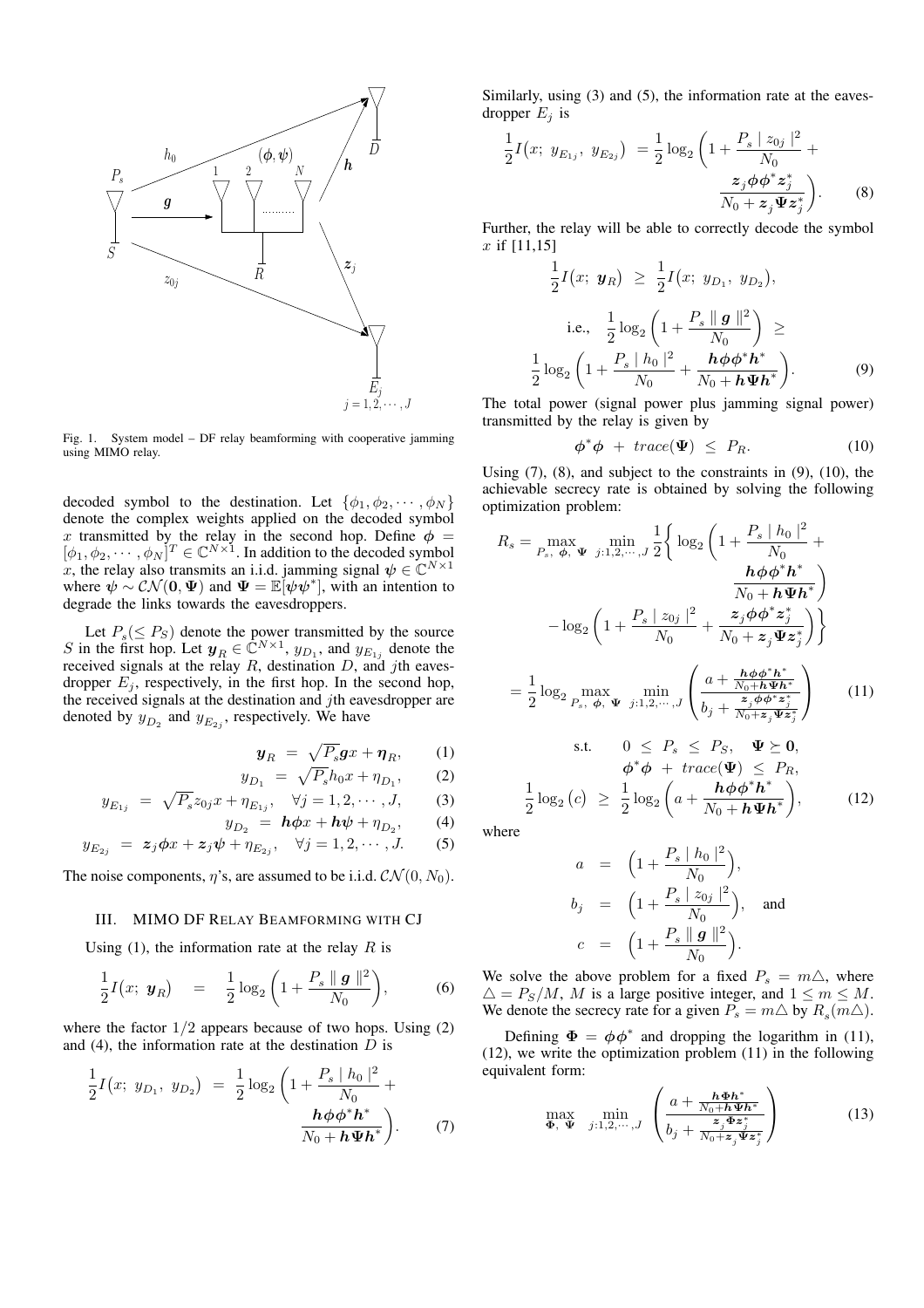s.t. 
$$
\Phi \geq 0
$$
,  $rank(\Phi) = 1$ ,  $\Psi \geq 0$ ,  
\n $trace(\Phi) + trace(\Psi) \leq P_R$ ,  
\n $c \geq \left(a + \frac{h\Phi h^*}{N_0 + h\Psi h^*}\right)$ . (14)

Further, we relax the  $rank(\Phi) = 1$  in (14) and transform the inner most minimization in (13), i.e.,

$$
\min_{j:1,2,\cdots,J} \left( \frac{a + \frac{\mathbf{h} \Phi \mathbf{h}^*}{N_0 + \mathbf{h} \Psi \mathbf{h}^*}}{b_j + \frac{\mathbf{z}_j \Phi \mathbf{z}_j^*}{N_0 + \mathbf{z}_j \Psi \mathbf{z}_j^*}}, \right)
$$

to an equivalent maximization form:

$$
\max_{r, s} rs \tag{15}
$$

 $\max_{\mathbf{\Phi}, \mathbf{\Psi}, r, s} rs$  (17)

$$
\text{s.t.} \quad \left( a + \frac{\mathbf{h} \Phi \mathbf{h}^*}{N_0 + \mathbf{h} \Psi \mathbf{h}^*} \right) \ge r,
$$
\n
$$
\left( \frac{1}{b_j + \frac{z_j \Phi z_j^*}{N_0 + z_j \Psi z_j^*}} \right) \ge s, \quad \forall j = 1, 2, \cdots, J. \tag{16}
$$

With this, we write the optimization problem (13) in the following single maximization form:

s.t.

 $c($ 

$$
r \geq 0, \ s \geq 0, \ \Phi \succeq \mathbf{0}, \ \Psi \succeq \mathbf{0}, \ \ (18.1)
$$
  
\n
$$
trace(\Phi) + trace(\Psi) \leq P_R, \ \ (18.2)
$$
  
\n
$$
c(N_0 + h\Psi h^*) \geq a(N_0 + h\Psi h^*) + (h\Phi h^*),
$$
  
\n
$$
(18.3)
$$
  
\n
$$
a(N_0 + h\Psi h^*) + (h\Phi h^*) \geq r(N_0 + h\Psi h^*),
$$
  
\n
$$
(18.4)
$$
  
\n
$$
\forall j = 1, 2, \cdots, J, \ \ (N_0 + z_j \Psi z_j^*) \geq
$$
  
\n
$$
s(b_j(N_0 + z_j \Psi z_j^*) + (z_j \Phi z_j^*)). \ \ (18.5)
$$

In the appendix, we show that the solution  $\Phi$  of the above optimization problem has rank-1. We also numerically confirm that the solution  $\Phi$  of the above optimization problem has rank-1. This implies that the optimization problems (17) and (13) are equivalent. We solve the above optimization problem as follows.

**Step 1:** We split the optimization problem  $(17)$  into the following two optimization problems, and solve for  $r_{max}$  and  $s_{max}$ , respectively:

$$
r_{max} = \max_{\mathbf{\Phi}, \ \mathbf{\Psi}, \ r} \ r \tag{19}
$$

s.t. 
$$
r \ge 0
$$
,  $\Phi \ge 0$ ,  $\Psi \ge 0$ ,  
\n
$$
trace(\Phi) + trace(\Psi) \le P_R,
$$
\n
$$
c(N_0 + h\Psi h^*) \ge a(N_0 + h\Psi h^*) + (h\Phi h^*),
$$
\n
$$
a(N_0 + h\Psi h^*) + (h\Phi h^*) \ge r(N_0 + h\Psi h^*),
$$
\n(20)

and

$$
s_{max} = \max_{\Phi, \ \Psi, \ s} s \tag{21}
$$

s.t. 
$$
s \ge 0
$$
,  $\Phi \succeq 0$ ,  $\Psi \succeq 0$ ,  
\n
$$
trace(\Phi) + trace(\Psi) \le P_R,
$$
\n
$$
c(N_0 + h\Psi h^*) \ge a(N_0 + h\Psi h^*) + (h\Phi h^*),
$$
\n
$$
\forall j = 1, 2, \cdots, J, \quad (N_0 + z_j \Psi z_j^*) \ge
$$
\n
$$
s(b_j(N_0 + z_j \Psi z_j^*) + (z_j \Phi z_j^*)). \quad (22)
$$

For a given  $r$  and  $s$ , the optimization problems (19) and (21) can be written, respectively, as the following two semidefinite feasibility problems [16]:

find 
$$
\boldsymbol{\Phi}
$$
,  $\boldsymbol{\Psi}$ , (23)

s.t. all the constraints in (20) are satisfied, and

find 
$$
\boldsymbol{\Phi}
$$
,  $\boldsymbol{\Psi}$ , (24)

s.t. all the constraints in (22) are satisfied.

The optimization problems (19) and (21) can be solved using bisection method. We describe the bisection method in short to solve (19) as follows. Let  $r_{max}$  lie in the interval  $[r_{ll}, r_{ul}]$ . Check the feasibility of (23) at  $r = (r_{ll} + r_{ul})/2$ . If (23) is feasible then  $r_{ll} = r$  else  $r_{ul} = r$ . Repeat this until  $r_{ul} - r_{ll} \le \delta$ , where  $\delta$  is a small positive number. The intervals  $[r_{ll}, r_{ul}]$  and  $[s_{ll}, s_{ul}]$  to compute  $r_{max}$  and  $s_{max}$  can be taken as  $[1, c]$  and  $[0, 1]$ , respectively. The maximum values of  $r$  and s obtained in the above two independent optimization problems will be larger than the values that would be obtained in the original joint optimization problem (17). This is due to the fact that the maximum over a larger set (or unconstrained set) is larger than the maximum over the smaller set (or constrained set). So the maximum value of the product  $rs$  obtained in the constrained optimization problem (17) will be upper bounded by the product  $r_{max}s_{max}$ .

**Step 2:** We denote the optimum value of the optimization problem (17) by  $r_{opt} s_{opt}$ . For positive secrecy rate,  $r_{max} \ge r_{opt} > 1, \ 1 \ge s_{max} \ge s_{opt} > 0 \text{ and } r_{opt}s_{opt} > 1.$ Having obtained the values of  $r_{max}$  and  $s_{max}$  in Step 1, we obtain  $r_{\text{opt}} s_{\text{opt}}$  sequentially by increasing r from 1 towards  $r_{max}$  in discrete steps of size  $\Delta_r = (r_{max} - 1)/L$ , where L is a large positive integer, and finding the maximum  $s$  such that the constraints in  $(18)$  are feasible and the product  $rs$ is maximum. The algorithm to obtain  $r_{opt}s_{opt}$  is as follows:

\n- 1. for 
$$
(i = 1 : 1 : L)
$$
\n- 2. begin
\n- 3.  $r_i = 1 + (i * \Delta_r)$
\n- 4.  $s_i = \max_{\Phi, \Psi, s, r = r_i} s$
\n- 5. s.t. to all constraints in (18) with  $r = r_i$  in (18.4)
\n- 6. if  $(i = 1)$  then  $r_{opt} = r_i$ ,  $s_{opt} = s_i$
\n- 7. elseif  $(r_{opt}s_{opt} \leq r_i s_i)$  then  $r_{opt} = r_i$ ,  $s_{opt} = s_i$
\n- 8. else  $r_{opt} = r_{opt}$ ,  $s_{opt} = s_{opt}$
\n- 9. endif
\n

10. **end for loop**

(18)

The constrained maximization problem in the for loop above can be solved using the bisection method, as described in Step 1 to solve (19), by checking the feasibility of the constraints in (18) at  $r = r_i$  and s in the interval [0,  $s_{max}$ ].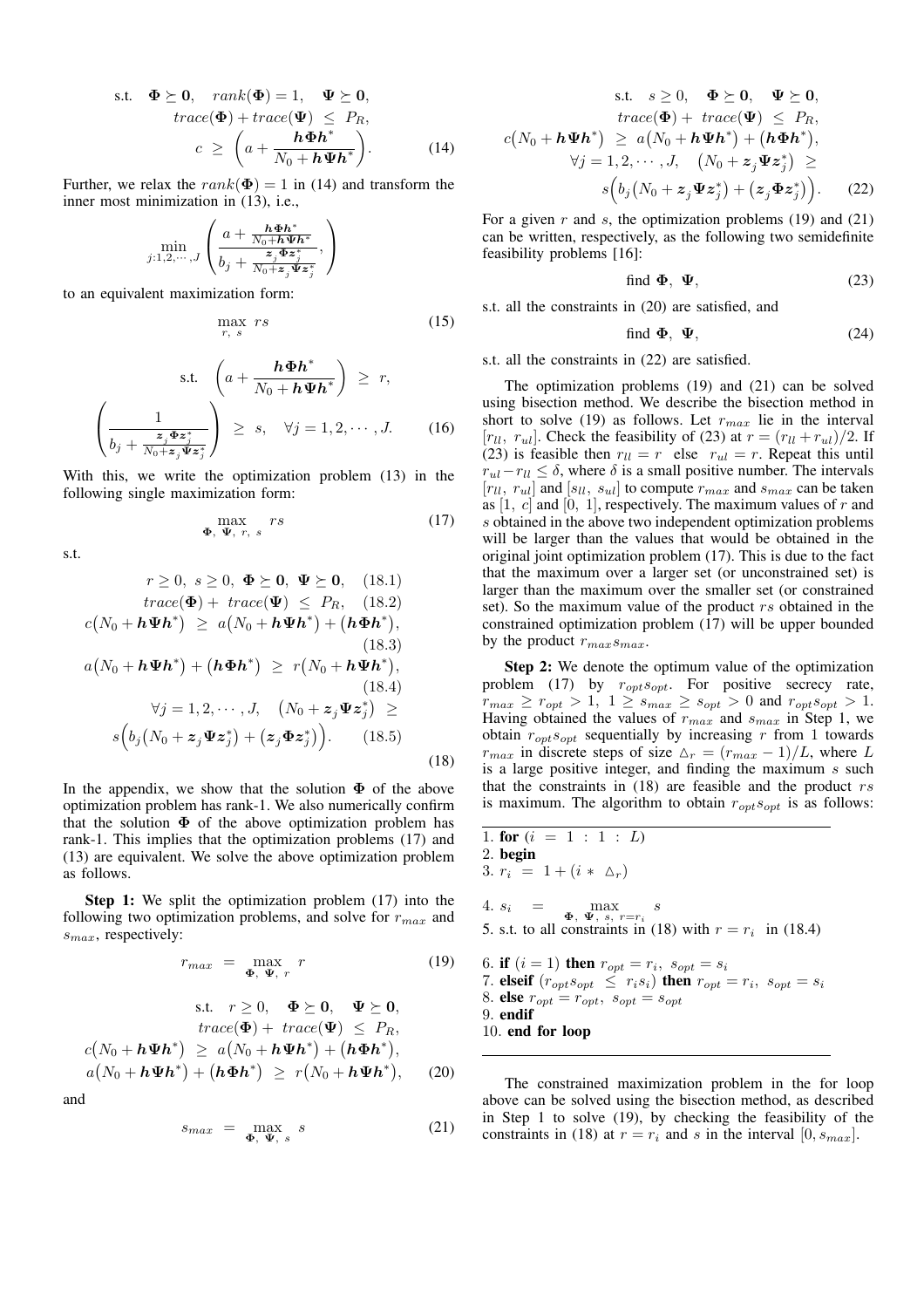With  $r_{opt}s_{opt}$  obtained from Step 2, the secrecy rate  $R_s(m\Delta)$  for a given source power  $P_s = m\Delta$  is then given by

$$
R_s(m\triangle) = \frac{1}{2} \log_2 r_{opt} s_{opt},\tag{25}
$$

and the optimum secrecy rate  $R_s$  for  $0 \le P_s \le P_s$  is

$$
R_s = \max_{m:1,2,\cdots,M} R_s(m\triangle). \tag{26}
$$

# IV. RESULTS AND DISCUSSIONS

We computed the secrecy rate as a function of total relay power through simulations for the following set of system parameters:  $N = 2$ ,  $N_0 = 1$ ,  $J = 1, 2, 3$ ,  $L = 50$ , and fixed  $P_s = 0$  dB. The following channel gains are used:  $g =$  $[-0.5839 + 2.2907i, -0.7158 + 0.1144i]^T$ ,  $h_0 = -0.3822 0.3976i, z_{01} = 0.0123 + 0.0137i, z_{02} = 0.0231 - 0.0178i,$  $z_{03} = -0.0045 - 0.0042i$ ,  $h = [0.2174 - 0.6913i, -0.4047 -$ 0.3159*i*,  $z_1 = [0.3826 + 0.0811i, 0.8389 - 0.0943i], z_2 =$  $[0.2977 + 0.7902i, -0.2069 + 0.4696i], z_3 = [-0.6076 +$  $0.6637i, -0.3316 + 0.1921i$ .

In Fig. 2, we plot the secrecy rate with/without CJ versus total relay power for  $J = 1, 2, 3$  eavesdroppers. In this figure, we observe that when only one eavesdropper is present, the secrecy rate plots with/without CJ overlap. This is due to the null signal beamforming by the MIMO relay at the eavesdropper. This is possible only when the number of eavesdroppers is strictly less than the number of antennas in the MIMO relay which happens to be true for this case with  $N = 2$  and  $J = 1$ . We also observe that the secrecy rate increases with increase in relay power, and exhibits saturation behavior for large relay powers. This is due to the constraint (18.3) being upper bounded by factor  $c$  for a fixed source power  $P_s$ . This behavior is discussed in detail in the appendix. For the system parameter setting in Fig. 2, we also observe a clear advantage of using the jamming signal in improving the secrecy rate when more than two eavesdroppers are present.

### V. CONCLUSIONS

We investigated decode-and-forward MIMO relay beamforming for secrecy with cooperative jamming and in the presence of multiple eavesdroppers. We solved the secrecy rate max-min optimization problem by relaxing the rank-1 constraint on the signal beamforming matrix and transformed the problem into a single maximization problem, which was then solved using semidefinite programming. We showed that the solution of the rank-relaxed optimization problem was rank-1. We obtained the optimum source power, signal relay weights, and jamming covariance matrix. Cooperative jamming was shown to improve the secrecy rate.

#### APPENDIX

In this appendix, we show that the solution **Φ** of the optimization problem (17) has rank-1. Take the Lagrangian



Fig. 2. Secrecy rate in DF MIMO relay beamforming with/without jamming signal versus total relay power.  $N = 2$ ,  $N_0 = 1$ ,  $J = 1, 2, 3$ ,  $L = 50$ , and fixed  $P_s = 0$  dB.

of the optimization problem (17) as follows:

$$
\ell(r, s, \Phi, \Psi, \lambda_r, \lambda_s, \Lambda_{\Phi}, \Lambda_{\Psi}, \lambda_{P_R}, \xi, \mu, \nu_j) =
$$
  
\n
$$
-rs - \lambda_r r - \lambda_s s
$$
  
\n
$$
-trace(\Lambda_{\Phi}\Phi) - trace(\Lambda_{\Psi}\Psi)
$$
  
\n
$$
+ \lambda_{P_R}\lefttrace(\Phi) + trace(\Psi) - P_R\right)
$$
  
\n
$$
+ \xi\left(a(N_0 + h\Psi h^*) + (h\Phi h^*) - c(N_0 + h\Psi h^*)\right)
$$
  
\n
$$
+ \mu\left(r(N_0 + h\Psi h^*) - a(N_0 + h\Psi h^*) - (h\Phi h^*)\right)
$$
  
\n
$$
+ \sum_{j=1}^J \nu_j \left(s\left(b_j(N_0 + z_j\Psi z_j^*) + (z_j\Phi z_j^*)\right) - (N_0 + z_j\Psi z_j^*)\right),
$$

where  $\lambda_r \geq 0$ ,  $\lambda_s \geq 0$ ,  $\Lambda_{\Phi} \succeq 0$ ,  $\Lambda_{\Psi} \succeq 0$ ,  $\lambda_{P_R} \geq 0$ ,  $\xi \geq$ 0,  $\mu \ge 0$ , and  $\nu_j \ge 0$  are Lagrangian multipliers. The KKT conditions are as follows:

(K1) all the constraints in (18).

(K2)  $\lambda_r r = 0$  and  $\lambda_s s = 0$ . Since for positive secrecy rate,  $r > 1$ ,  $1 \ge s > 0$  and  $rs > 1$ , this implies that  $\lambda_r = 0$ and  $\lambda_s = 0$ .

 $(k3)$   $trace(\Lambda_{\Phi}\Phi) = 0$ . Since  $\Lambda_{\Phi} \succeq 0$  and  $\Phi \succeq 0$ , this implies that  $\Lambda_{\Phi} \Phi = 0$ .

 $(K4) \text{trace}(\Lambda_{\Psi}\Psi) = 0.$  Since  $\Lambda_{\Psi} \succeq 0$  and  $\Psi \succeq 0$ , this implies that  $\Lambda_{\Psi} \Psi = 0$ .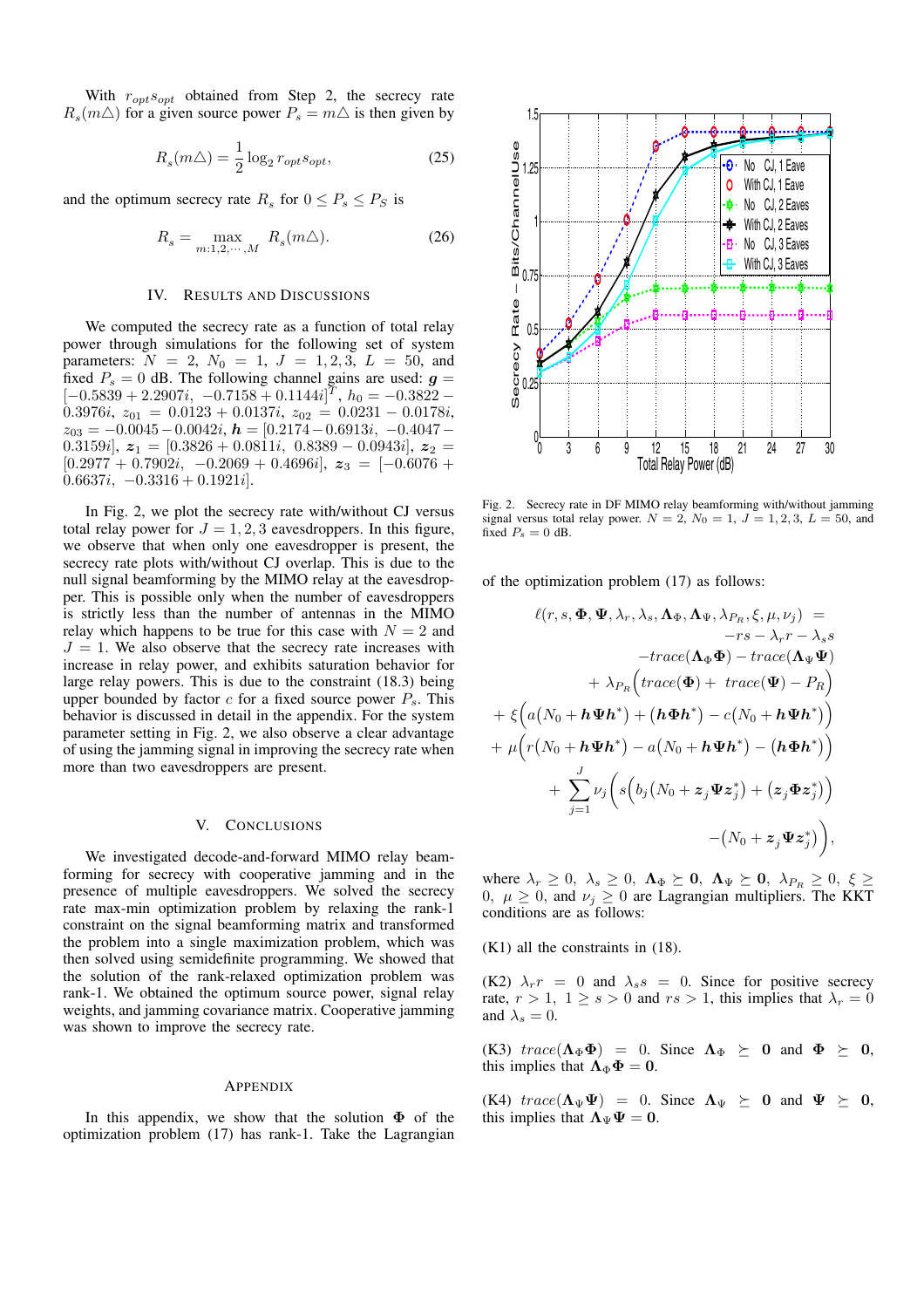(K5) 
$$
\lambda_{P_R}
$$
  $\left( \operatorname{trace}(\mathbf{\Phi}) + \operatorname{trace}(\mathbf{\Psi}) - P_R \right) = 0.$   
\n(K6)  $\xi \left( a(N_0 + h \mathbf{\Psi} h^*) + (h \mathbf{\Phi} h^*) - c(N_0 + h \mathbf{\Psi} h^*) \right) = 0.$   
\n(K7)  $\mu \left( r(N_0 + h \mathbf{\Psi} h^*) - a(N_0 + h \mathbf{\Psi} h^*) - (h \mathbf{\Phi} h^*) \right) = 0.$   
\n(K8)  $\nu_j \left( s \left( b_j (N_0 + z_j \mathbf{\Psi} z_j^*) + (z_j \mathbf{\Phi} z_j^*) \right) - (N_0 + z_j \mathbf{\Psi} z_j^*) \right) = 0, \quad \forall j = 1, 2, \dots, J.$ 

(K9)  $\frac{\partial \ell}{\partial r} = 0 \implies s + \lambda_r = \mu (N_0 + h \Psi h^*).$  Since  $\lambda_r = 0$  from  $(K2)$ , this implies that  $\mu > 0$ . With  $\mu > 0$  in  $(K7)$ , constraint (18.4) will be satisfied with equality.

(K10)  $\frac{\partial \ell}{\partial s} = 0 \implies r + \lambda_s = \sum_{j=1}^{J} \nu_j (b_j (N_0 + z_j \Psi z_j^*) +$  $(z_j \Phi z_j^*)$ . Since  $\lambda_s = 0$  from (K2), this implies that not all  $\nu_i$ s can be zero simultaneously and some constraints in (18.5) will be satisfied with equality.

(K11) 
$$
\frac{\partial \ell}{\partial \Phi} = 0 \implies \Lambda_{\Phi} = \lambda_{P_R} I + (\xi - \mu)(h^* h) +
$$
  
 $s \sum_{j=1}^{J} \nu_j (z_j^* z_j) \succeq 0.$ 

 $(K12)$   $\frac{\partial \ell}{\partial \Psi}$  =  $\mathbf{0}$   $\implies$   $\mathbf{\Lambda}_{\Psi}$  =  $\lambda_{P_R} \mathbf{I} + (\xi a - \xi c + \mu r - \xi c)$  $\mu a)(\boldsymbol{h}^*\tilde{\boldsymbol{h}}) + \sum_{j=1}^J \nu_j (s b_j -1) (\boldsymbol{z}^*_j \boldsymbol{z}_j) \succeq \boldsymbol{0}.$ 

For  $\Phi \neq 0$ , the constraint (18.3) will be satisfied only if  $c > a$ . We assume that  $c > a$ . Let  $P_R$  be small enough such that the constraint (18.3) is satisfied with strict inequality. With this, (K6) implies that  $\xi = 0$ . (K3), and (K4) imply that  $trace(\Lambda_{\Phi}\Phi) + trace(\Lambda_{\Psi}\Psi) = 0$ . (K11), (K12), (K5), (K6), (K7), and (K8) further imply that

$$
\lambda_{P_R} P_R + \xi(c - a)N_0 + \mu(a - r)N_0 + \sum_{j=1}^{J} \nu_j (1 - sb_j)N_0 = 0.
$$
 (27)

(K9) and (18.4) imply that  $\mu(a - r)N_0 < 0$ . Similarly, (K10) and (18.5) imply that  $\sum_{j=1}^{J} \nu_j (1 - s b_j) N_0 \ge 0$ . With this, (27) will be satisfied when  $\lambda_{P_R} > 0$ . With  $\lambda_{P_R} > 0$ , (K5) imply that (18.2) will be satisfied with equality, i.e., the entire relay power,  $P_R$ , will be used for transmission. From (K11),

$$
\Lambda_{\Phi} + \mu(\mathbf{h}^* \mathbf{h}) = \lambda_{P_R} \mathbf{I} + s \sum_{j=1}^{J} \nu_j (z_j^* z_j) \succeq \mathbf{0}.
$$
 (28)

With  $\lambda_{P_B} > 0$ , the right hand side of the above expression is a full rank positive definite matrix. This implies that  $\Lambda_{\Phi} + \mu(h^*h) > 0$  and  $rank(\Lambda_{\Phi} + \mu(h^*h)) = N$ . Since  $rank(\mu(\mathbf{h}^* \mathbf{h})) = 1$ , this implies that  $rank(\mathbf{\Lambda}_{\Phi}) \geq N - 1$ . With  $\Phi \neq 0$ , (K3) implies that  $rank(\Lambda_{\Phi}) \neq N$ . This means that  $rank(\Lambda_{\Phi}) = N - 1$ . This further implies that  $rank(\mathbf{\Phi})=1.$ 

We now show that the solution  $\Phi$  of the optimization problem (17) has rank-1 even for large values of  $P_R$ . Let  $\Phi \neq 0 \ (\succeq 0)$  and  $\Psi \ (\succeq 0)$  be the optimal solution of (17) with

$$
trace(\Phi) + trace(\Psi) = P \le P_R,
$$

and the objective function value  $rs > 1$  with  $1 > s > 0$  and  $r > 1$ . Define

$$
\begin{array}{rcl}\n\Phi_0 & = & \frac{\Phi}{trace(\Phi) + trace(\Psi)} = \frac{\Phi}{P}, \\
\Psi_0 & = & \frac{\Psi}{trace(\Phi) + trace(\Psi)} = \frac{\Psi}{P}.\n\end{array}
$$

It is obvious that the objective function value,  $rs$ , in the optimization problem (17) is a non-decreasing function in  $P_R$ . As discussed previously for small values of  $P_R$ , the optimization problem (17) attains it's maximum value when entire power is used, i.e.,  $(\mathbf{\Phi}, \mathbf{\Psi}) = (P\mathbf{\Phi}_0, P\mathbf{\Psi}_0) = (P_R\mathbf{\Phi}_0, P_R\mathbf{\Psi}_0)$ . This implies that the objective function value,  $rs$ , in (17) is a strictly increasing function in  $P_R$  for small values of  $P_R$ . We now fix the directional matrices  $(\Phi_0, \Psi_0)$  which are obtained for small values of  $P_R$  such that the constraint (18.3) is satisfied with strict inequality. We consider the following two cases.

**Case 1:** We assume that  $\Psi_0 = 0$  or  $h\Psi_0 h^* \neq 0$ . We rewrite the constraint (18.3) in the following form:

$$
c \geq \left(a + \frac{\boldsymbol{h}\boldsymbol{\Phi}\boldsymbol{h}^*}{N_0 + \boldsymbol{h}\boldsymbol{\Psi}\boldsymbol{h}^*}\right).
$$
 (29)

In the above inequality, the derivative of the function  $(\frac{\mathbf{h} \boldsymbol{\Phi} \mathbf{h}^*}{N_0 + \mathbf{h} \boldsymbol{\Psi} \mathbf{h}^*})$  w.r.t. P when evaluated at  $(P\boldsymbol{\Phi}_0, P\boldsymbol{\Psi}_0)$  is strictly greater than zero. This implies that the right hand side of the above inequality is also a strictly increasing function in  $P$  at  $(P\Phi_0, P\Psi_0)$ . Since c in the above inequality is upper bounded due to fixed source power, this inequality will be satisfied only when  $c > a$  and P is small. The above analysis implies that if the above inequality is satisfied at  $(P_R \Phi_0, P_R \Psi_0)$ , the optimization problem (17) subject to the constraints in (18) will attain its maximum value at  $(P_R \Phi_0, P_R \Psi_0)$ , i.e., when the entire available relay power,  $P_R$ , is used. When  $P_R$  is large such that the above inequality fails to satisfy at  $(P_R\Phi_0, P_R\Psi_0)$ , the optimization problem (17) will attain its maximum value at  $(P\Phi_0, P\Psi_0)$ , where  $P \ (< P_R)$  is the maximum power at which the above inequality is satisfied at  $(P\Phi_0, P\Psi_0)$ . The excess power  $(P_R - P)$  will remain unused.

**Case 2:** In this case, we assume that  $\Psi_0 \neq 0$  and  $h\Psi_0 h^* = 0$ . If the inequality in (29) is satisfied at  $(P_R \Phi_0, P_R \Psi_0)$ , the analysis presented in Case 1 applies in this case also. When  $P_R$  is large such that (29) fails to satisfy at  $(P_R \Phi_0, P_R \Psi_0)$ , the optimization problem (17) will attain its maximum value at  $\Phi = P\Phi_0$  and  $\Psi = \left(\frac{P_R - \text{Price}(\Phi_0)}{\text{trace}(\Psi_0)}\right)\Psi_0$ , where  $P \leq P_R$ ) is the maximum power at which (29) is satisfied at  $(P\Phi_0, P\Psi_0)$ . The excess power  $(P_R-Ptrace(\Phi_0))$ will be used for jamming purposes.

The analysis presented in Case 1 and Case 2 imply that the rank of  $\Phi$  remains constant for all values of  $P_R$ .

#### **REFERENCES**

- [1] A. Wyner, "The wire-tap channel," Bell. Syst Tech. J, vol. 54, no. 8, pp. 1355-1387, Jan. 1975.
- [2] I. Csiszar and J. Korner, "Broadcast channels with confidential messages," *IEEE Trans. Inform. Theory*, vol. IT-24, pp. 339-348, May 1978.
- [3] S. K. Leung-Yan-Cheong and M. E. Hellman, "The Gaussian wire-tap channel," *IEEE Trans. Inform. Theory*, vol. IT-24, pp. 451-456, Jul. 1978.